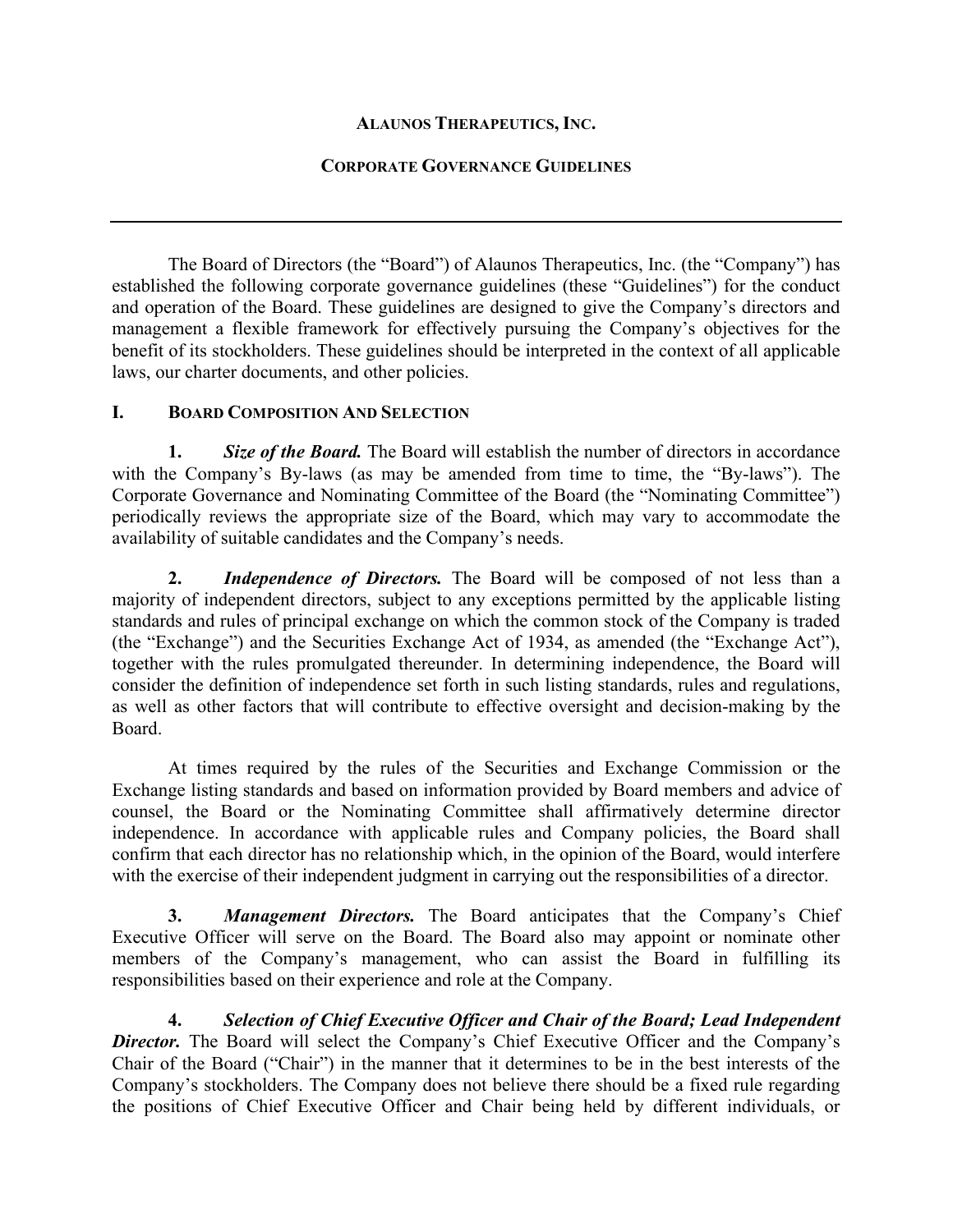whether the Chair should be an employee of the Company or should be elected from among the non-employee directors. The needs of the Company and the individuals available to assume these roles may require different outcomes at different times, and the Board believes that retaining flexibility in these decisions is in the best interests of the Company. The Nominating Committee will periodically review this matter and make recommendations to the Board.

In the event the Board elects as its Chair a director who is not independent, the Board shall also designate a lead director who is independent. The lead independent director's duties shall include: (i) presiding at all meetings of the Board at which the Chair is not present, including executive sessions of the independent directors; (ii) acting as liaison between the independent directors and the Chief Executive Officer and Chair; (iii) presiding over meetings of the independent directors; (iv) consulting with the Chair in planning and setting schedules and agendas for Board meetings to be held during the year; and  $\overline{(v)}$  performing such other functions as the Board may delegate.

**5.** *Selection of Directors.* The Board will be responsible for nominating members for election to the Board by the Company's stockholders at the annual meeting of stockholders. The Board is also responsible for filling vacancies on the Board that may occur between annual meetings of stockholders. The Nominating Committee is responsible for identifying, reviewing, evaluating and recommending to the Board candidates to serve as directors of the Company in accordance with the Nominating Committee's charter and consistent with the criteria listed below.

The Company's Secretary shall be notified of all persons proposed to serve as potential candidates for nomination to the Board. For nominations of potential candidates made other than by the Nominating Committee, the stockholder or other person making such nomination shall comply with the Company's By-laws, including without limitation, submission of the information or other materials required with respect to proposed nominees. Each potential candidate must provide a list of references and agree (i) to be interviewed by members of the Nominating Committee or other directors in the discretion of the Nominating Committee, and (ii) to a background check or other review of the qualifications of a proposed nominee by the Company. Prior to the appointment of any potential candidate to, or nomination of any potential candidate by, the Board, each member of the Board shall, if desired, have an opportunity to meet with the candidate, either in person or telephonically. Upon request, any candidate nominated shall agree in writing to comply with these Guidelines and all other Company policies and procedures applicable to the Board.

**6.** *Stockholder Recommendations of Director Nominees.* The Nominating Committee will consider director candidates recommended by Company stockholders. The Nominating Committee does not intend to alter the manner in which it evaluates a candidate for nomination to the Board based on whether or not the candidate was recommended by a Company stockholder.

Company stockholders who wish to recommend individuals for consideration by the Nominating Committee to become nominees for election to the Board at an annual meeting of stockholders must do so consistent with the Company's Charter and By-Laws and the requirements of the Delaware General Corporation Law.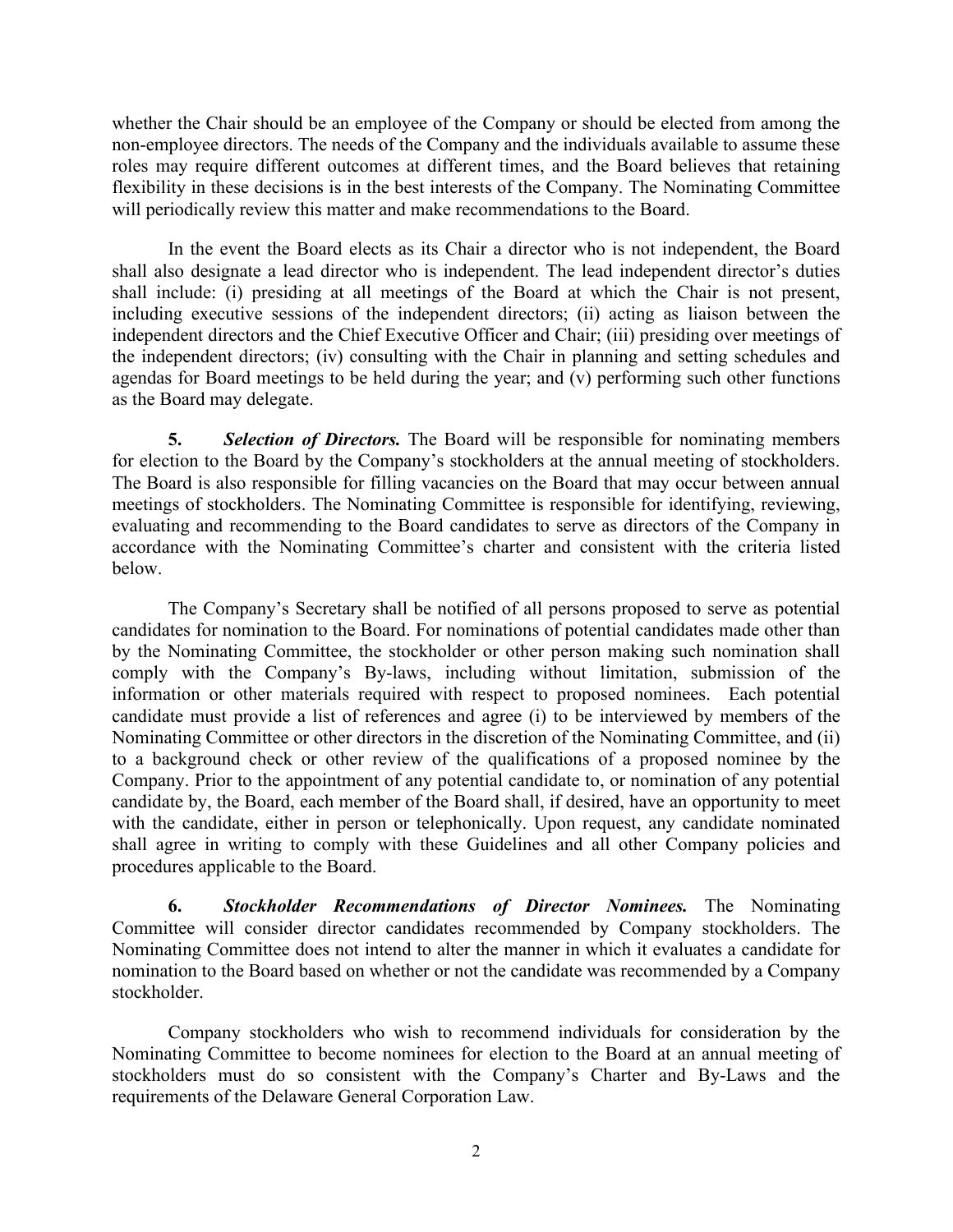# **7.** *Process for Identifying and Evaluating Nominees for Director.*

**(i)** The Nominating Committee will evaluate director nominees in the context of the current composition of the Board, the operating requirements of the Company and the long-term interests of stockholders.

**(ii)** In conducting this assessment, the Nominating Committee will consider the minimum board membership criteria set forth below, as well as diversity (including any rules of the Exchange with respect thereto), age, skills and such other factors as it deems appropriate given the current needs of the Board and the Company to maintain a balance of knowledge, experience and capability.

**(iii)** In the case of incumbent directors whose terms of office are set to expire, the Nominating Committee will review such directors' overall service to the Company during their term, including the number of meetings attended, level of participation, quality of performance, and any other relationships and transactions that might impair such directors' independence.

**(iv)** In the case of new director candidates, the Nominating Committee will also determine whether the potential candidates satisfy the independence requirements of the Exchange, which determination will be based upon applicable rules of such Exchange, the applicable rules and regulations of the Securities and Exchange Commission and the advice of counsel, if necessary.

**(v)** The Nominating Committee will then use its network of contacts to compile a list of potential candidates, but may also engage, if it deems appropriate, a professional search firm.

**(vi)** The Nominating Committee will conduct any appropriate and necessary inquiries into the backgrounds and qualifications of possible candidates after considering the function and needs of the Board.

**(vii)** The Nominating Committee will meet to discuss and consider such candidates' qualifications and then select a nominee for recommendation to the Board by majority vote.

**8.** *Board Membership Criteria.* The Board will determine the appropriate characteristics, skills and experience for the Board as a whole and for its individual members. The Board considers director nominee recommendations from the Nominating Committee. The Board will consider the minimum general criteria set forth below, and may add any specific additional criteria with respect to specific searches, in selecting candidates and existing directors for service on the Board. An acceptable candidate may not fully satisfy all of the criteria, but is expected to satisfy nearly all of them. The Board believes that director candidates should have certain minimum qualifications, including being able to read and understand basic financial statements and having the highest personal integrity and ethics.

In considering candidates recommended by the Nominating Committee, the Board intends to consider such factors as: (i) possessing relevant expertise upon which to be able to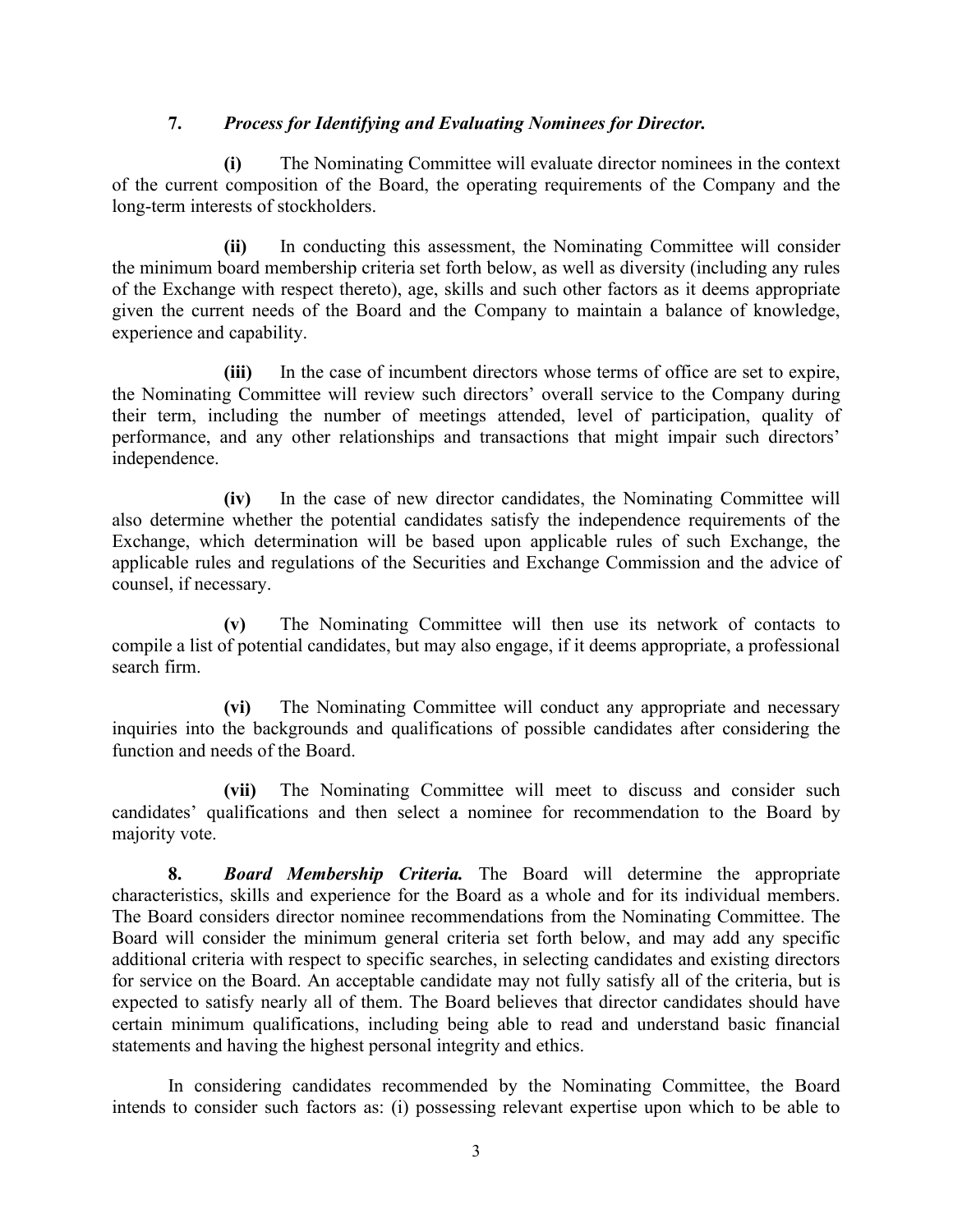offer advice and guidance to management; (ii) having sufficient time to devote to the affairs of the Company; (iii) demonstrating excellence in his or her field; (iv) having the ability to exercise sound business judgment; (v) experience as a board member or executive officer of another publicly held company; (vi) having a diverse personal background, perspective and experience; and (vii) having the commitment to rigorously represent the long-term interests of the Company's stockholders. The Board reviews candidates for director nomination in the context of the current composition of the Board, the operating requirements of the Company and the longterm interests of the Company's stockholders. In conducting this assessment, the Board considers diversity (including any rules of the Exchange with respect thereto), age, skills, and such other factors as it deems appropriate given the current needs of the Board and the Company to maintain a balance of knowledge, experience and capability. In the case of incumbent directors whose terms of office are set to expire, the Board reviews such directors' overall service to the Company during their term, including the number of meetings attended, level of participation, quality of performance, and any other relationships and transactions that might impair such directors' independence. In the case of new director candidates, the Board also determines whether the nominee must be independent for (including any rules of the Exchange with respect thereto) the Exchange purposes.

With regard to diversity (including any rules of the Exchange with respect thereto), the Company is committed to seeking to attain diversity and balance among directors of race, gender, geography, thought, viewpoints, backgrounds, skills, experience, and expertise. Any search firm retained to assist the Nominating Committee in seeking candidates for the Board will be instructed to seek to include diverse candidates in terms of race, gender, geography, thought, viewpoints, backgrounds, skills, experience, and expertise from, among other areas, the traditional corporate environment, government, academia, private enterprise, non-profit organizations, and professions such as accounting, finance, marketing, human resources, and legal services.

**9.** *Changes in Board Member Criteria.* The Board and the Company wish to maintain a Board composed of members who can productively contribute to the success of the Company. From time to time, the Board may change the criteria for Board membership to maximize the opportunity to achieve this success. When this occurs, the Board will evaluate existing members according to the new criteria. The Board may ask a director who no longer meets the complete criteria for board membership to adjust his or her committee assignments or resign from the Board.

**10.** *Term Limits.* All directors are elected or appointed until the next annual meeting of shareholders or until they resign or their successor is elected or appointed. The Board does not believe it should limit the number of terms for which an individual may serve as a director. Directors who have served on the Board for an extended period of time are able to provide continuity and valuable insight into the Company, and its operations and prospects based on their experience with, and understanding of, the Company's history, policies and objectives. The Board believes that, as an alternative to term limits, the director nomination process described in these Guidelines can ensure that the Board continues to evolve and adopt new ideas and viewpoints.

**11.** *Director Resignation Policy.* Any nominee for director in an uncontested election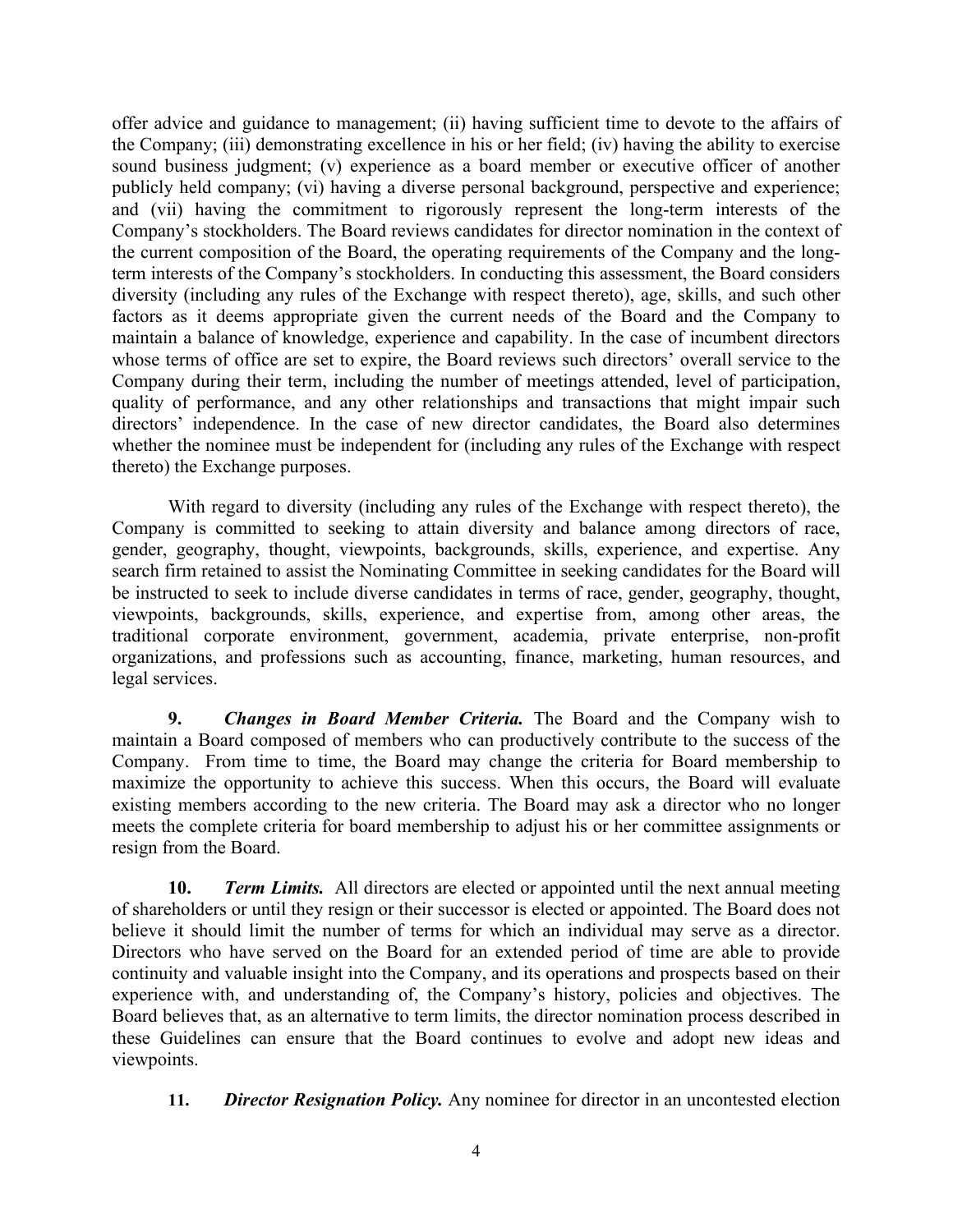who does not receive a majority of the votes cast (i.e. receives a greater number of votes "withheld" from his or her election than votes "for" in such election) shall submit his or her offer of resignation for consideration by the Nominating Committee. The Nominating Committee shall consider all of the relevant facts and circumstances and recommend to the Board the action to be taken with respect to such offer of resignation. The Board will then act on the Nominating Committee's recommendation. Promptly following the Board's decision, the Company will disclose that decision and an explanation of such decision in a filing with the Securities and Exchange Commission and a press release.

### **12.** *Limits on Board Memberships.*

The Board does not believe that its members should be prohibited from serving on boards or committees of other companies, and the Board has not adopted any guidelines limiting such activities. Directors should advise the Chair of the Board and the Chair of the Nominating Committee in advance of accepting an invitation to serve on the board or board committee of another company. The Board and the Nominating Committee will take into account the nature and time involved in a directors' service on other boards in evaluating the suitability of directors. Service on boards and board committees of other companies should be consistent with the Company's conflict-of-interest policies.

**13.** *Retirement Age.* The Board does not believe that a fixed retirement age for directors is appropriate.

### **14.** *Directors Who Change Their Job Responsibility.*

A director who retires from his or her present employment or who materially changes his or her position should promptly notify the Board and the Nominating Committee. The Board does not believe any director who retires from his or her present employment, or who materially changes his or her position, should necessarily leave the Board; however, there should be an opportunity for the Board, through the Nominating Committee, to review the continued appropriateness of Board membership under these circumstances.

### **II. ROLE OF THE BOARD OF DIRECTORS**

The Company's stockholders select the Board to provide oversight of, and strategic guidance to, senior management. The fundamental responsibility of a Board member is to fulfill his or her fiduciary duties of care and loyalty and otherwise to exercise his or her business judgment in the best interests of the Company and the Company's stockholders. Service on the Board requires significant time and attention on the part of directors. More specifically, the Board has responsibilities to (i) review, approve and monitor fundamental financial and business strategies and major corporate actions, (ii) assess major risks facing the Company and consider ways to address those risks, (iii) select and oversee management and determine its composition and (iv) oversee the establishment and maintenance of processes and conditions to maintain the integrity of the Company. Directors must participate in Board and committee meetings, review relevant materials, and prepare for meetings and discussions with management. The Company expects directors to maintain an attitude of constructive involvement and oversight, to ask relevant, incisive and probing questions and to require honest and accurate answers. Directors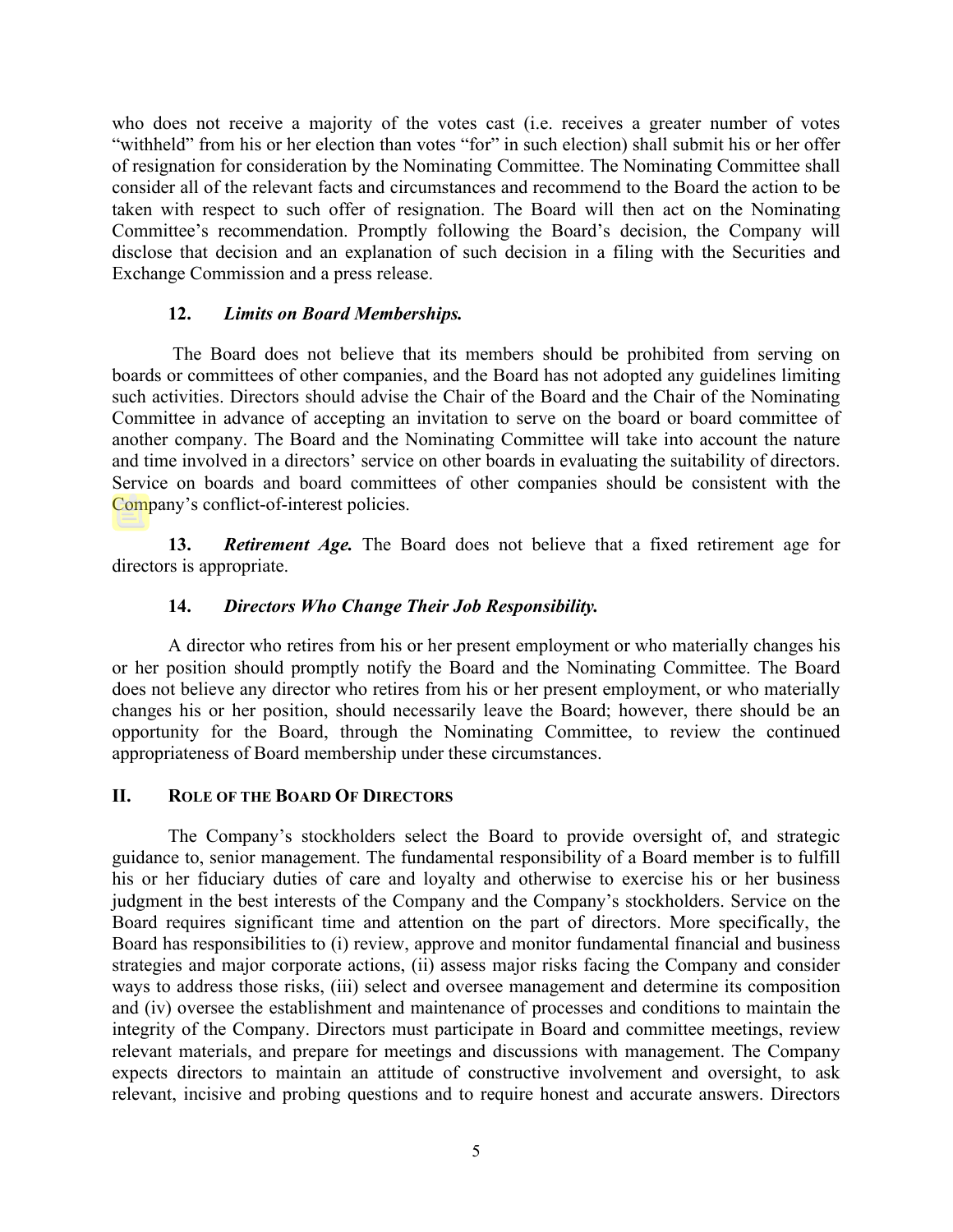must act with integrity and the Company expects them to demonstrate a commitment to the Company, the Company's values, the Company's business and to long-term stockholder value.

Each director is expected to disclose promptly to the Board and respond promptly and accurately to periodic questionnaires or other inquiries from the Company regarding any existing or proposed relationships with the Company, including compensation and stock ownership, which could affect the independence of the director. Each director shall also promptly inform the Board of any material changes in such information, to the extent not already known by the Board.

Directors have an obligation to protect and keep confidential all non-public information relating to the Company unless the Company has authorized public disclosure or unless otherwise required by applicable law. Confidential information includes all non-public information entrusted to or obtained by a director by reason of his or her position on the Board. This includes information regarding the Company's strategy, business, finances, performance, clinical progress and operations, and will include minutes, reports, and materials of the Board and committees, and other documents identified as confidential by the Company.

Directors may not use such confidential information for personal benefit or to benefit other persons or entities other than the Company. Unless authorized by the Company or applicable law, directors will refrain from disclosing confidential information to anyone outside the Company, especially anyone affiliated with any entity or person that employs the director or has sponsored the director's election to the Board. These obligations continue even after service on the Board has ended. Any questions or concerns about potential disclosures should be directed to the head of the Company's Legal Department (the "Chief Legal Officer"), who then may communicate with the Chief Executive Officer or the Nominating Committee regarding potential disclosures.

#### **III. DIRECTOR ORIENTATION AND EDUCATION**

The Nominating Committee may implement an orientation process for directors that includes background material on the Company's policies and procedures and expectations as to director and committee member duties and responsibilities, meetings with senior management and visits to the Company's facilities. The Company may offer continuing education programs to assist the directors in maintaining the level of expertise required to perform their duties.

Each director is encouraged to be involved in continuing director education on an ongoing basis to enable him or her to better perform his or her duties and to recognize and appropriately address issues that arise. Board members are encouraged to attend seminars, conferences and other continuing education programs designed especially for directors of public companies, including but not limited to, accredited director education programs.

### **IV. DIRECTOR COMPENSATION**

The Compensation Committee of the Board (the "Compensation Committee") shall review and determine (or recommend to the Board for approval) the form and amount of director compensation for Board and committee service for non-employee directors in accordance with the principles set forth in its charter and applicable legal and regulatory guidelines. The amount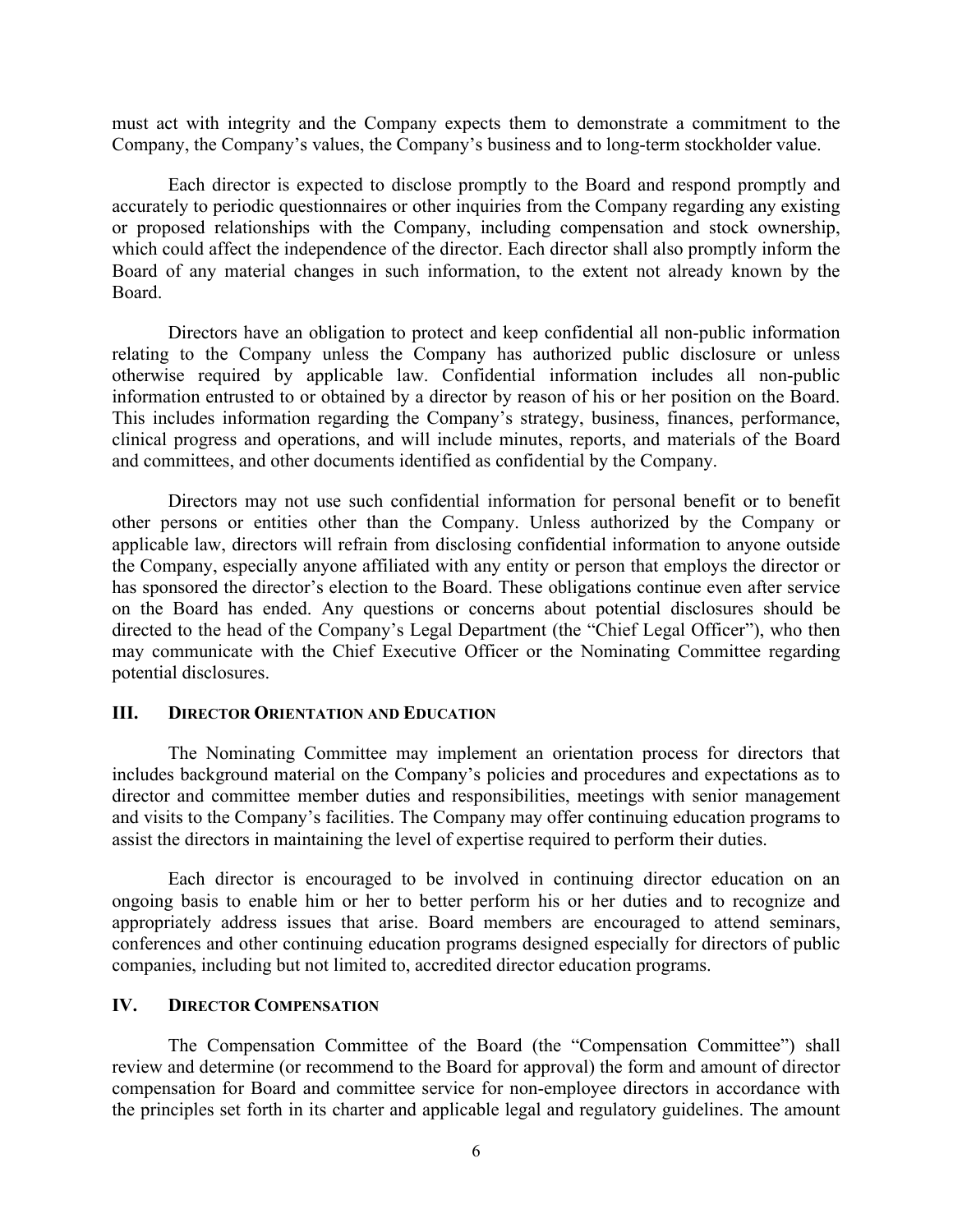of compensation for non-employee directors and committee members should be designed to be aligned with the long-term interests of stockholders and consistent with market practices of similarly situated companies. In determining compensation, the Board will consider the impact of such compensation on the directors' independence and objectivity. Directors who are officers or employees shall not receive any additional compensation for serving on the Board. To assist in setting compensation, the Compensation Committee or the Board may request compensation information from the Company or from independent consultants.

# **V. BOARD MEETINGS**

**1.** *Number of Meetings.* The Board expects to have at least four (4) regular Board meetings each year.

**2.** *Attendance.* The Company expects the Board members to attend all meetings of the Board and committees on which they serve. Directors must notify the Chair of the Board of circumstances preventing attendance at a meeting. All Board members are encouraged to attend the Company's Annual Meeting of Stockholders.

**3.** *Preparation and Commitment.* The Company will provide directors with appropriate preparatory materials in advance of a meeting. The Company expects directors to rigorously prepare for and participate in all Board and committee meetings. Each director should ensure that other existing and planned future commitments do not materially interfere with his or her service as a director. Any material provided to directors prior to a meeting or after a meeting will be shared with directors using secure software or a secure web portal.

**4.** *Agenda.* The Chair, together with the lead independent director, if any, and in consultation with the Chief Executive Officer, if such individual is not serving as the Chair, will establish a schedule of subjects to be discussed during the year (to the extent this can be foreseen) and an agenda for each Board meeting. Each Board member is encouraged to suggest the inclusion of items on the agenda at any time and each Board member is free to raise subjects that are not on the agenda.

**5.** *Executive Session.* The independent, non-employee directors of the Board will meet periodically in executive session without management and any non-independent directors, but no less than two (2) times per year or such greater number as required by the Exchange listing standards. Executive session discussions may include such topics as the independent directors determine. The directors generally shall not take formal action at these sessions, but may make recommendations for consideration by the full Board. If the Chair is independent, he or she shall preside over the executive session. If the Chair is not independent, the lead independent director will preside over the executive sessions and serve as the liaison between the independent directors and the Chief Executive Officer and the Chair (if separate).

**6.** *Committee Reports.* At the request of the Chair or any director, each committee that held a meeting subsequent to the last Board meeting and prior to the current Board meeting will present a brief summary of its committee meeting to the Board, including the principal subjects discussed and the conclusions and actions of the committee. In general, the Chair of the appropriate committee will present such report.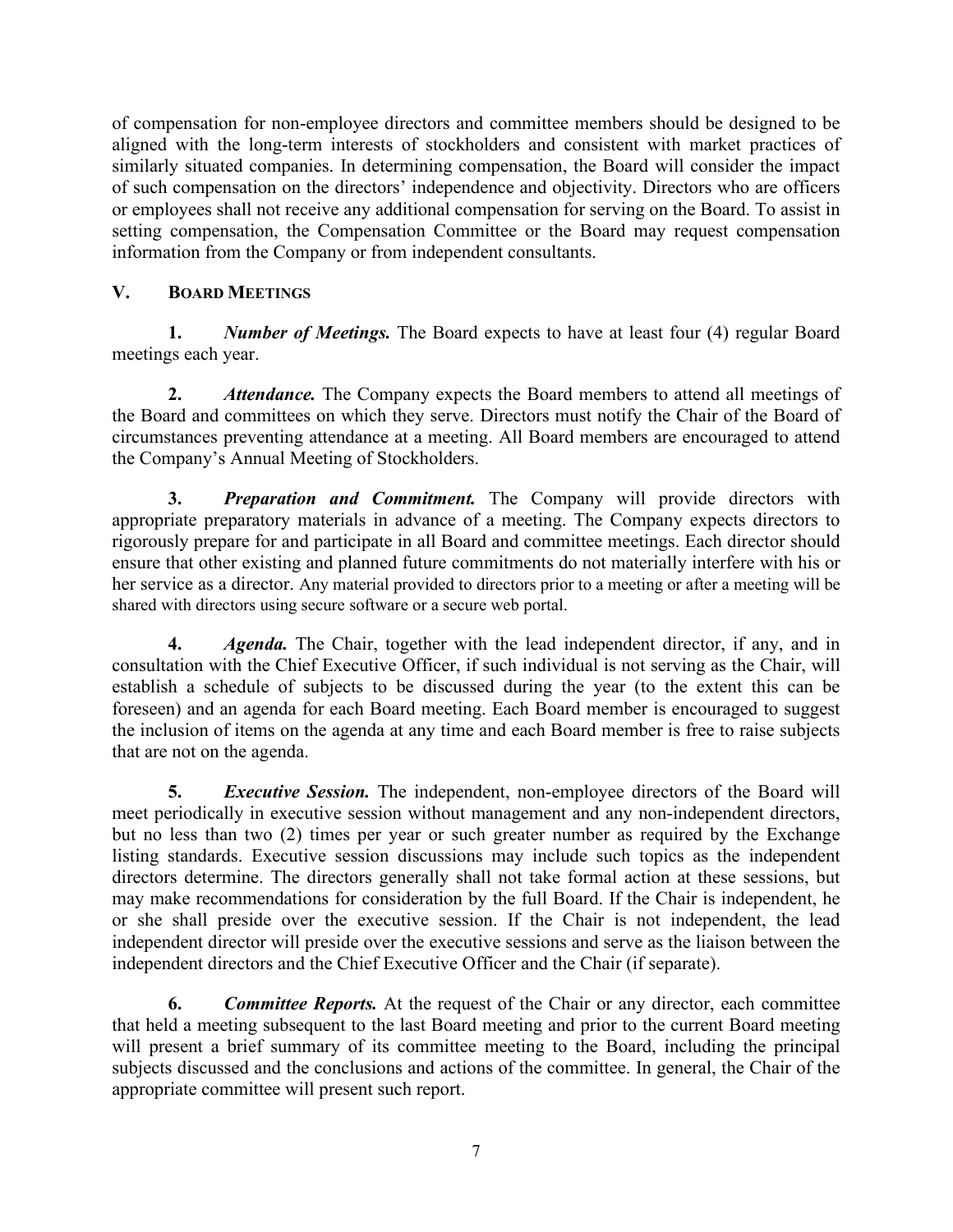### **VI. BOARD COMMITTEES**

**1.** *Number of Committees; Independence of Members.* The committee structure of the Board will consist of at least the following standing committees: (a) an Audit Committee; (b) a Compensation Committee; and (c) a Nominating Committee. The Board may form, merge or dissolve committees as it deems appropriate from time to time, in accordance with applicable law. The Audit Committee, the Compensation Committee and the Nominating Committee shall be composed entirely of independent directors, except to the extent allowed under applicable the Exchange listing standards and Exchange Act rules.

**2.** *Committee Functions and Charters.* All standing committees will operate pursuant to a written charter, which sets forth the responsibilities of the committee and procedures that the committee will follow. Unless otherwise directed by the Board, the Board will develop and approve a written charter delineating each committee's responsibilities. The charters of all committees will be subject to periodic review and assessment by each committee and each committee shall recommend any proposed charter changes to the Board.

**3.** *Board Committee Membership.* The Nominating Committee oversees the Board's committee structure and operations, including authority to delegate to subcommittees and committee reporting to the Board. The Nominating Committee, after due consideration of the interests, independence and experience of the individual directors and the independence and experience requirements set forth in the Exchange listing standards, the rules and regulations of the Securities and Exchange Commission and applicable law, shall make recommendations to the Board regarding the appointment of directors to serve as members of each committee and committee chair.

**4.** *Committee Meetings and Agenda.* The committee chair, in consultation with committee members, will determine the frequency and length of the meetings of the committee, consistent with any requirements set forth in the committee's charter. The committee chair, in consultation with the appropriate members of the committee and management and the lead independent director, if applicable, will develop the committee's agenda.

# **VII. BOARD ACCESS TO MANAGEMENT; USE OF OUTSIDE ADVISORS**

Board members shall have access to the Company's management, subject to such processes as deemed appropriate by the Nominating Committee. The Company expects directors to use their judgment to ensure that this contact is not distracting to the operations of the Company or to management's duties and responsibilities and that such contact, to the extent reasonably practical or appropriate, will be coordinated with the Chief Executive Officer. Board members should copy the Chief Executive Officer on written communications to management whenever appropriate.

The Board and each committee shall have the power to hire, at the expense of the Company, independent legal, financial or other advisors as they may deem necessary, without consulting or obtaining the approval of any officer of the Company in advance.

# **VIII. CHIEF EXECUTIVE OFFICER EVALUATION**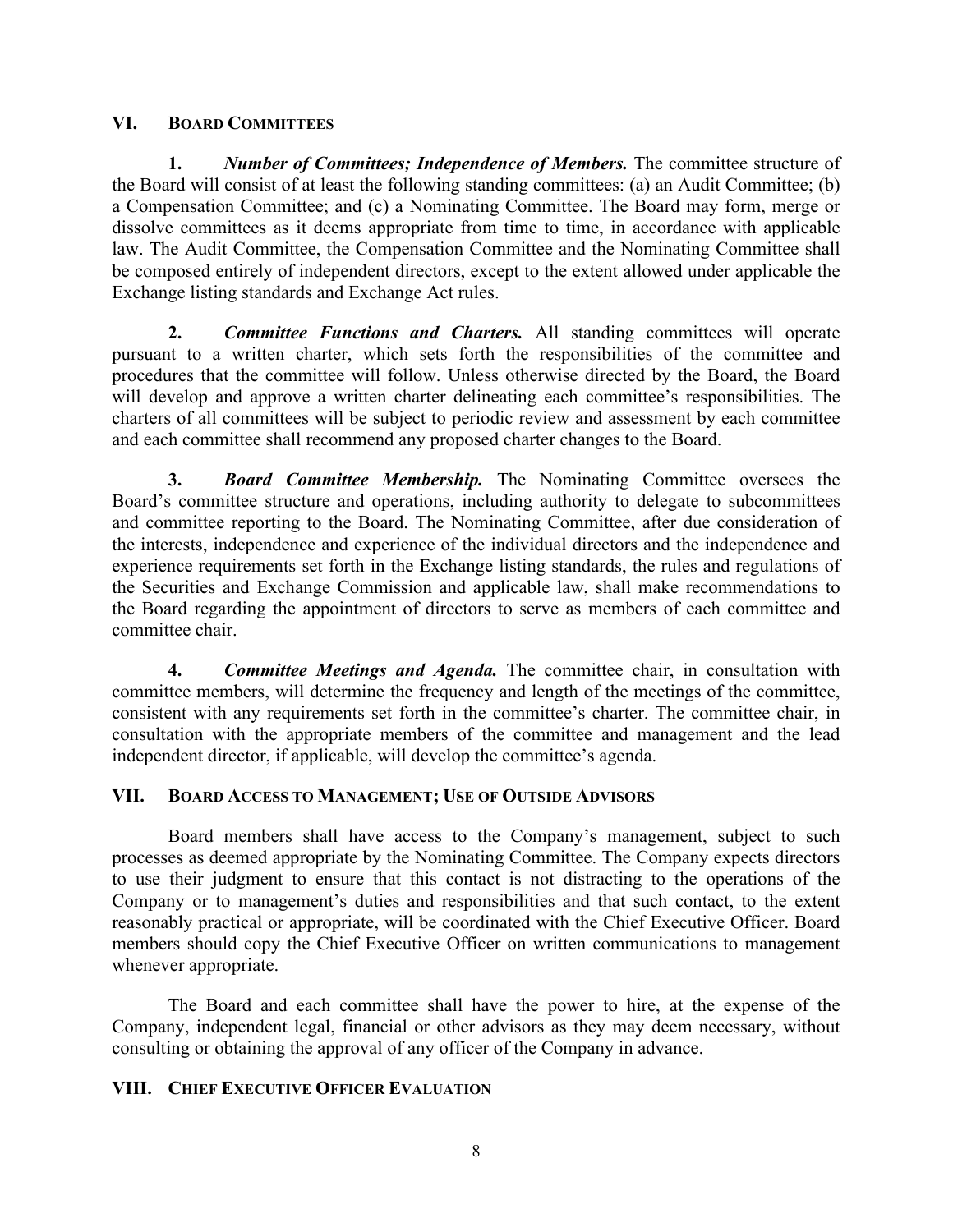The Board, based on recommendations from the Nominating Committee, shall conduct an annual review of the Chief Executive Officer's performance using the evaluation process recommended by the Nominating Committee. The Board will evaluate performance based on objective criteria including the performance of the business, accomplishment of long-term strategic objectives and the development of management. The Compensation Committee and Board, as applicable, will use the evaluation in the course of their deliberations when considering the compensation of the Chief Executive Officer.

### **IX. SUCCESSION PLANNING**

The Nominating Committee should develop and periodically review with the Chief Executive Officer the plans for succession for the Company's executive officers, as it sees fit, and make recommendations to the Board with respect to the selection of appropriate individuals to succeed to such positions. The Chief Executive Officer should at all times make available his or her recommendations and evaluations of potential successors, along with a review of any development plans recommended for such individuals.

# **X. BOARD ASSESSMENT**

The Nominating Committee will periodically review, discuss and assess the performance of the Board, including Board committees, seeking input from senior management, the full Board and others as deemed appropriate. The Nominating Committee may also consider and assess the independence of directors. The Nominating Committee should provide the results of these evaluations to the Board for further discussion as appropriate.

# **XI. STOCKHOLDER COMMUNICATIONS WITH THE BOARD**

Stockholders of the Company wishing to communicate with the Board or an individual director may do so in the following ways:

- If the stockholder or other person has a concern regarding the Company's financial statements, accounting practices or internal controls, the concern should be submitted in writing to the Chair of the Company's Audit Committee in care of the Company's principal financial officer at the Company's headquarters address.
- If the concern relates to the Company's governance practices, business ethics or corporate conduct, the concern should be submitted in writing to the Chair of the Board in care of the Chief Legal Officer at the Company's headquarters address.
- If a stockholder or other person is unsure as to which category the concern relates, the stockholder may communicate it to any one of the independent directors in care of the Chief Legal Officer at the Company's headquarters address. All stockholder communications will promptly be forwarded to the applicable director(s).

### **XII. REVIEW OF GOVERNANCE GUIDELINES**

The Nominating Committee will review and assess the adequacy of these Guidelines at